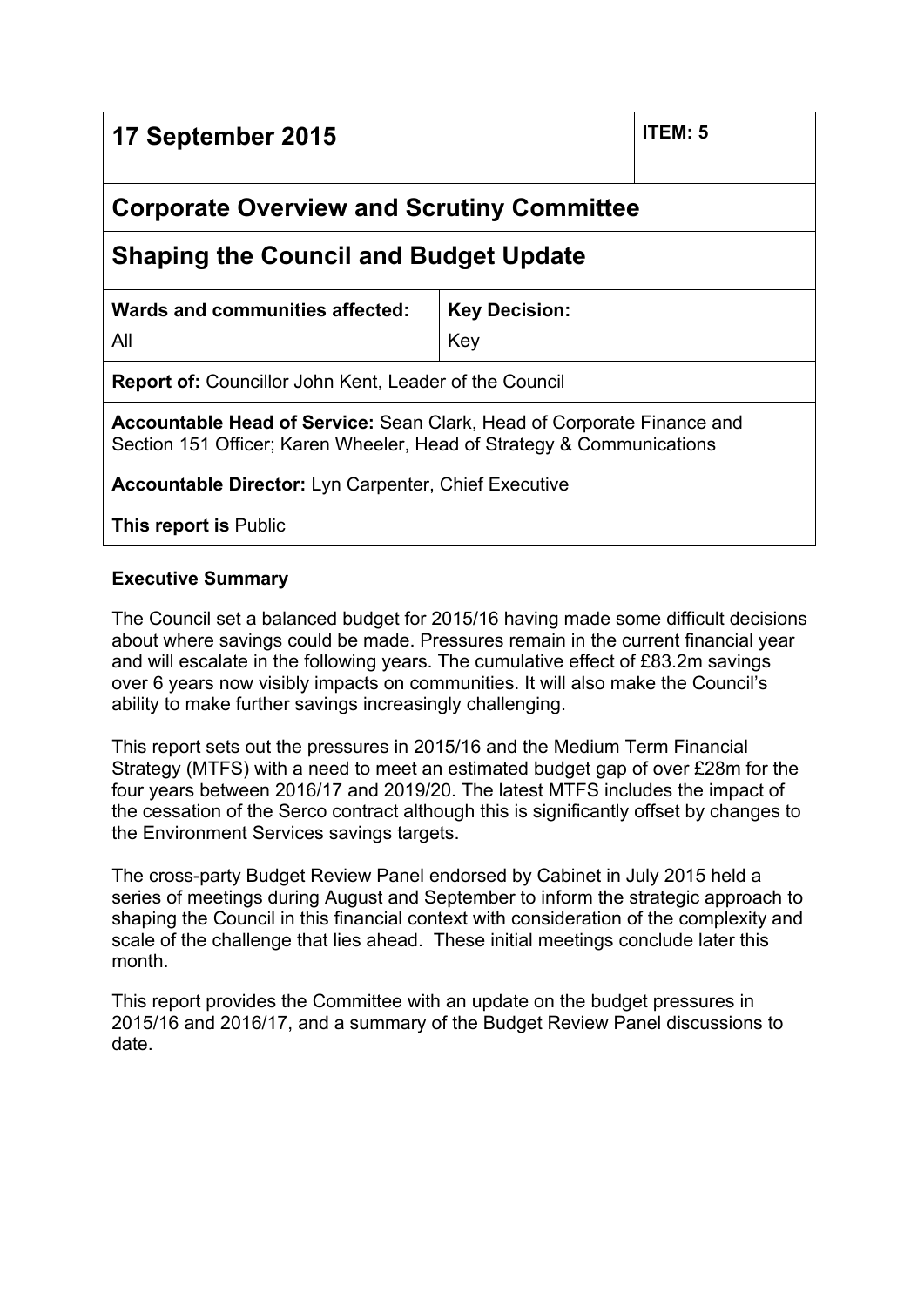- **1. Recommendation(s):**
- **1.1 That Corporate Overview & Scrutiny Committee understands the current financial position and potential pressures in both 2015/16 and 2016/17 and agrees to an additional report in December to update on the options to address the pressures following Cabinet consideration in the Autumn.**
- **1.2 That the Committee support the governance arrangements for the Serco transition, including the role of the Member Governance Group as set out in paragraph 3.12 and notes that a further update report will be brought to Cabinet in October.**
- **1.3 That the Committee provide any feedback on the Budget Review Panel discussions to date to inform the 'wrap-up' session on 21 September 2015.**

## **2 Introduction and background**

- 2.1 The Council set a balanced budget for 2015/16 having made some difficult decisions about where savings could be made. There are still pressures in the current financial year and these will escalate in the following years. The cumulative effect of having to make £83.2m savings over the last 6 years is now visibly impacting upon communities. The Council's ability to make further savings has become increasingly challenging.
- 2.2 The ability to make further savings through efficiencies and 'top slicing' service budgets is increasingly difficult, pushing some services to statutory limits and unsustainable levels. A robust approach to considering the future shape of the Council and budget planning process was agreed by Cabinet in July 2015 including the establishment of a cross-party Budget Review Panel.
- 2.3 This report sets out the pressures in 2015/16 and the Medium Term Financial Strategy (MTFS) with a need to meet an estimated budget gap of over £28m for the four years between 2016/17 and 2019/20. The latest MTFS includes the impact of the cessation of the Serco contract and the additional pressures from the Environmental Services budget.

## **3 Medium Term Financial Strategy (MTFS)**

3.1 The MTFS is set out at Appendix 1 of this report, as presented to Cabinet in July 2015, but now assumes a number of the 2015/16 pressures are carried forward and includes the impact of the cessation of the Serco contract. If any mitigating action is taken this year that is of a permanent nature, this will reduce the impact in future years. Officers will review the 2015/16 pressures to minimise the impact on future years and include a detailed analysis in a report to Cabinet in the Autumn.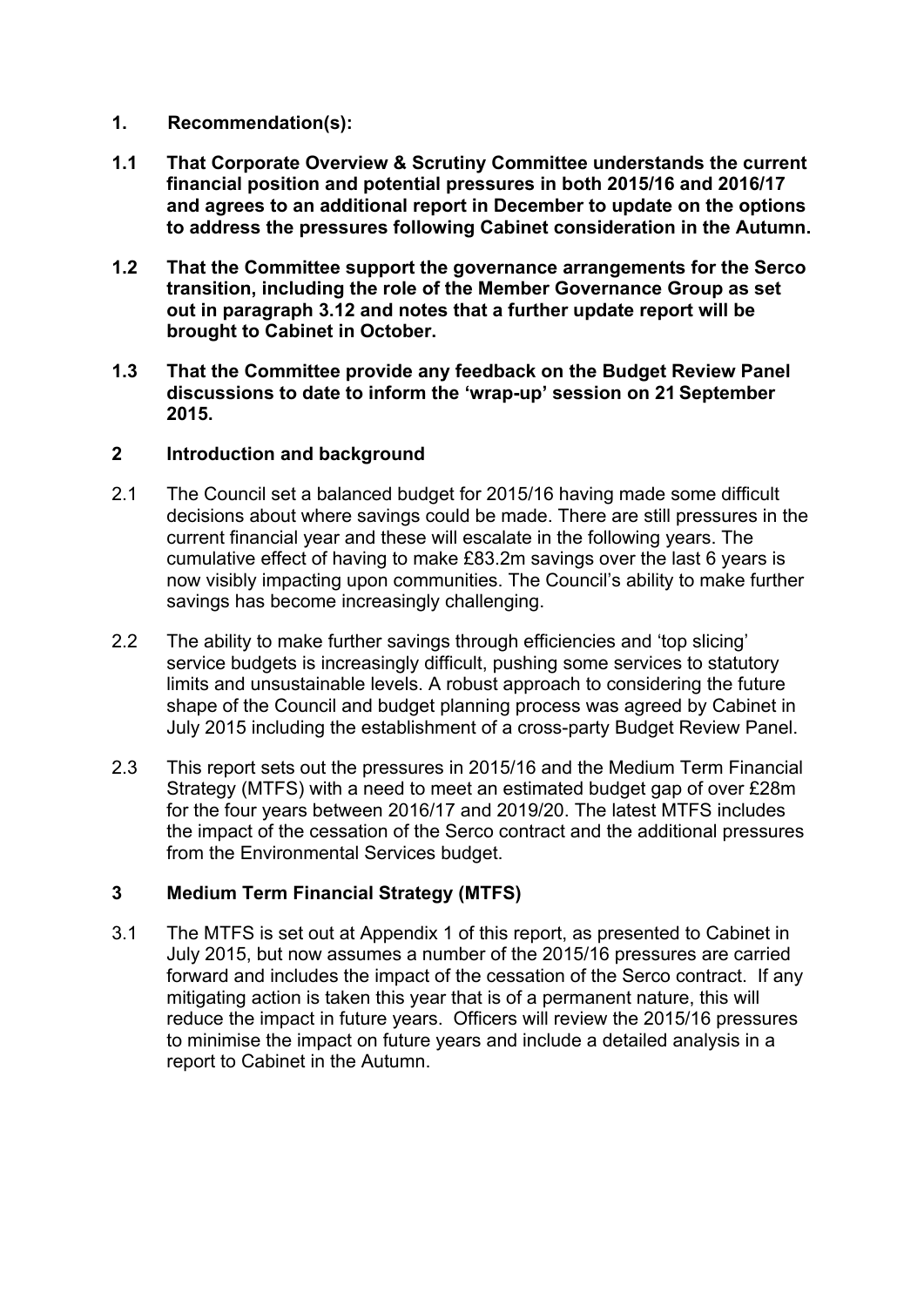#### **2015/16**

- 3.2 There are already a number of pressures within the 2015/16 budget that need to be considered and, if not resolved, become an addition to the 2016/17 projected deficit reported elsewhere in this report. These were reported to Cabinet in July with the exception of the change to the disposal of recyclable waste through the Council's contract with Sita.
- 3.3 Nordic Recycling Ltd (owned by Sita) were responsible for the disposal of recyclable material collected by the Council but have gone into liquidation forcing a change and closure of the plant in Tilbury. This has resulted in significantly increased disposal costs and longer transfer times to Bywaters in Canning Town. Officers continue to explore a more sustainable, cost-effective option for the future.

|                                                                  | 2015/16 |
|------------------------------------------------------------------|---------|
|                                                                  | £m      |
| Shortfall in Serco and Terms and Conditions targets              | 0.219   |
| <b>Shortfall in Shared Services Recharges</b>                    | 0.200   |
| Environmental Services (part year)                               | 0.650   |
| Impact of Sita recycling arrangements (part year)                | 0.400   |
| Shortfall in the ability to meet Public Health In-year Reduction | 0.100   |
| Uncommitted budget in transformation contingency                 | (0.300) |
| <b>Totals</b>                                                    | 1.269   |

3.4 To summarise, the impact on 2015/16 to be met from either reserves or additional savings, is as follows:

**Note:** this assumes that all but £0.1m of the Public Health Grant reduction of £0.654m will be met from within that budget.

- 3.5 In addition to the above, Members should be aware that there are a number of other service pressures, notably within social care, that are currently being managed within the budget envelope. These are being closely monitored and reported accordingly going forward.
- 3.6 The Council has maintained the General Fund balance (reserves) at £8m and, in addition, is forecast to have an additional £1.4m in a Budget Management Reserve. It is the Budget Management Reserve that has been earmarked to meet the Environmental Services cost pressures although discussions are continuing on whether any expenditure reductions can be met to mitigate this pressure.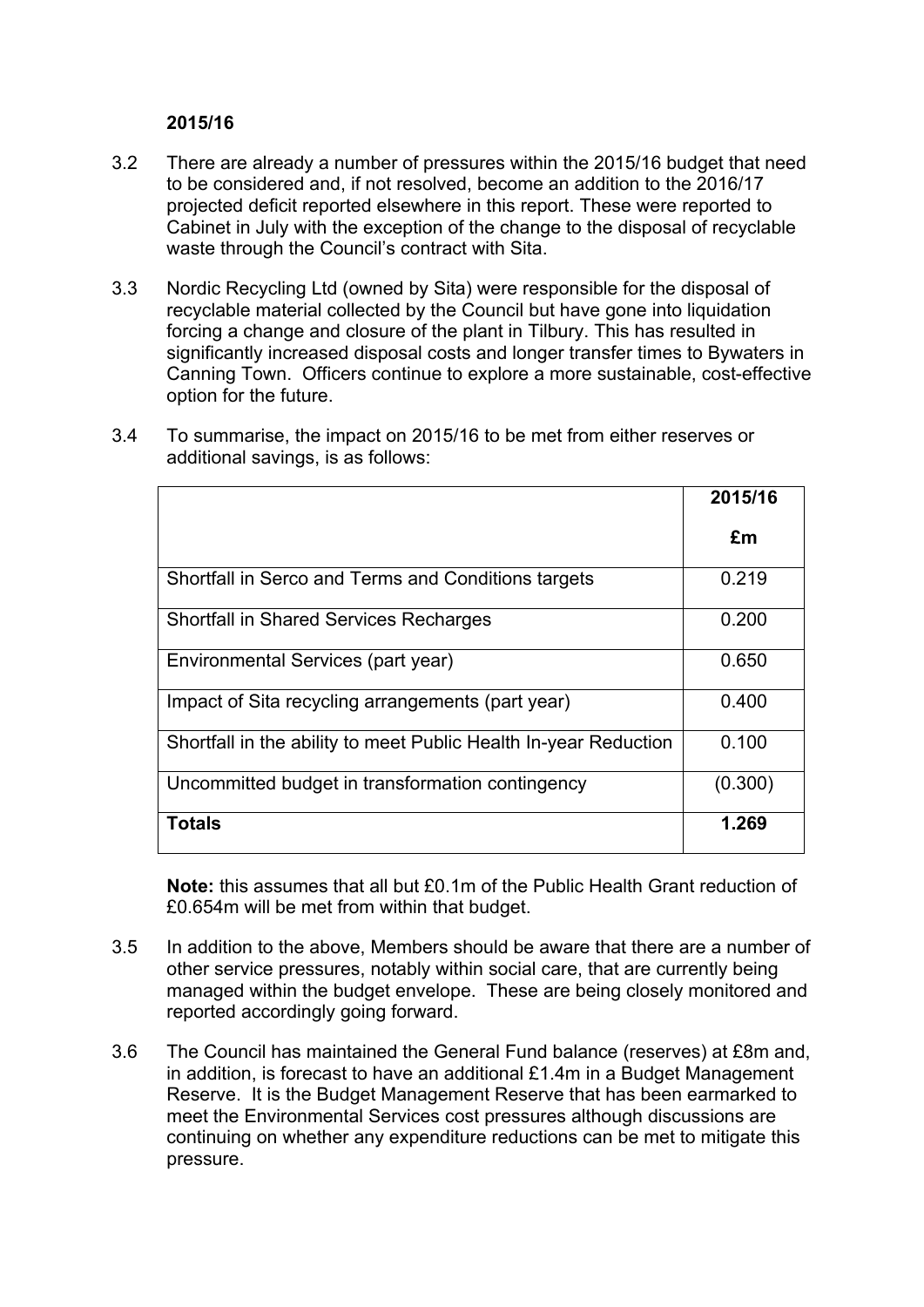3.7 The Environmental Services' related pressures have been added into the MTFS for 2016/17 as, unless permanent alternative savings are achieved, they will be a base budget pressure going forward.

#### **Serco**

3.8 Members have received various updates on the Council's contract negotiations with Serco and it is clear that there are significant financial opportunities open to the Council through the Shaping the Council programme.

#### **Update and Governance**

- 3.9 Following the announcement that the Strategic Services Partnership Agreement was to be terminated on 21 July 2015, the Council and Serco have been working together to undertake the necessary due diligence to prepare for the transfer of services back to the Council on 1 December 2015. The majority of this work has focussed on building the Council's understanding of the various services; the circa 400 staff that deliver them and the systems and processes which they use to ensure that the Council is able to effectively operate from day one.
- 3.10 Both the Council and Serco are keen to minimise disruption as far as possible to ensure a seamless transition in a range of critical areas including customer service, revenues and benefits and business administration. As a result, whilst Serco will no longer be managing the delivery of the services from 1 December they will, as far as possible, continue to be delivered by the same people, from the same place and using the same systems as now.
- 3.11 To date, the due diligence process has not identified any major issues which would preclude the return of services. There remains, however, a significant amount of work to complete between now and 1 December with TUPE consultation with affected staff (which commenced in late August) and more than 50 contracts with suppliers to transfer from Serco to Thurrock ranging from IT systems and licenses through to Facilities Management.
- 3.12 Recognising the importance of a successful transfer to the ongoing operation of the Council, a full report will come to Cabinet in October with the Member Governance Group continuing to provide strategic oversight of the transition programme. This committee will also have an opportunity to scrutinise the transfer arrangements with updates provided as part of the budget update and/or performance monitoring agenda items at each meeting.

#### **Financials**

3.13 As reported to Cabinet, the key financial drivers to terminating the contract centred on budget reductions throughout the Council but, in contrast, an inability to achieve material savings from the Serco contract.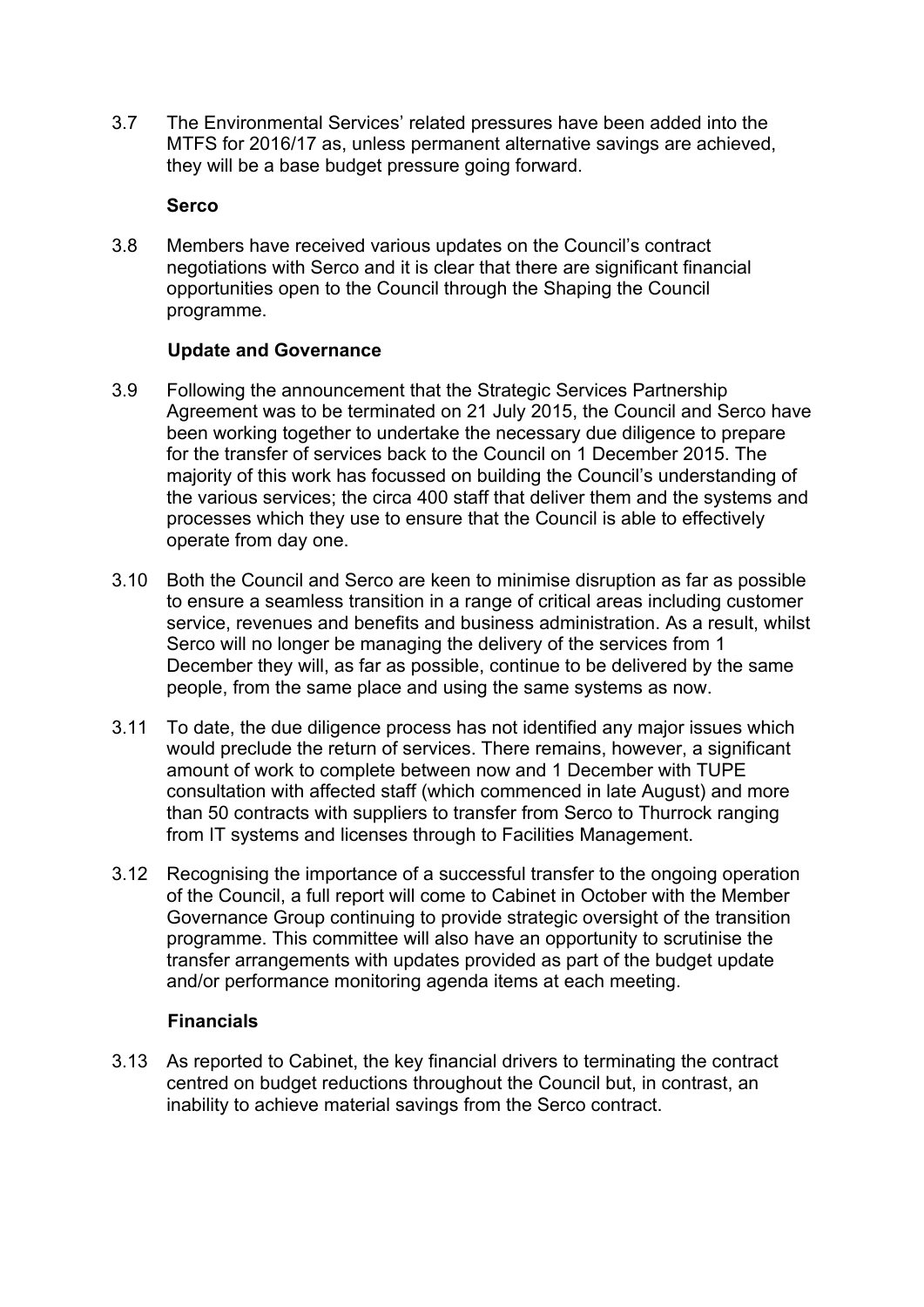- 3.14 The full year cost of the contract is in excess of £18m. Analysis has shown that the Council can make an immediate saving of £3.6m per annum and are confident that, the greater flexibility in terms of controlling the resources within the contract, will lead to significant opportunities for further efficiencies.
- 3.15 The impact of this saving on the General Fund is £3.1m with the balance benefitting the Housing Revenue Account.
- 3.16 The cost of termination has been previously announced and published at £9.9m and this can be met from reserves created in 2014/15, mainly through a new approach towards budgeting for the Minimum Revenue Provision and related ongoing savings.
- 3.17 There is a further financial liability that has been capped at £3.5m that relates to Serco's pension position within the Essex Pension Fund. The contract ties the Council into having to reimburse Serco the valuation of any pension fund 'surplus' at the time the contract ends. As such, this is not a new liability but one that has been brought forward due to the earlier termination of the contract.
- 3.18 There are two areas of uncertainty. An early valuation indicated that the fund was likely to be in surplus but any final amount will not be known until March 2016 as the contract requires the amount to be set as the average of three valuations – the termination date, three months earlier and three months later.
- 3.19 The second uncertainty relates to a decision pending from the Essex Pension Fund, due mid-September. The Council already makes annual contributions to the fund. As any surplus would be transferred into the Thurrock Council element of the Pension Fund, there is a debate as to whether this could replace the budgeted contribution that the Council is due to make on 1 April 2016.
- 3.20 This would set a precedent though and so is a decision of the Essex Pension Board. Should they agree the cost to the Council would be cost neutral but, if not agreed, this liability would need to be met from any reserves and the General Fund balance of £8m. If the latter, the MTFS would need to be amended to reflect a repayment plan to bring the balance back to the recommended level.

#### **2016/17**

- 3.21 The MTFS now shows a projected deficit for the period 2016/17 to 2019/20 of £28.4m of which £3.4m relates to 2016/17. The projected deficit of £3.4m needs to be addressed for 2016/17 and Directors' Board will work with Cabinet Members to bring back proposals to a future meeting of Cabinet.
- 3.22 The aim is to achieve this largely through efficiencies and the use of the demographic growth provision within the MTFS if possible. If this can be achieved, this would allow officers and Members to concentrate on reshaping the Council and reaching agreement on proposals for implementation to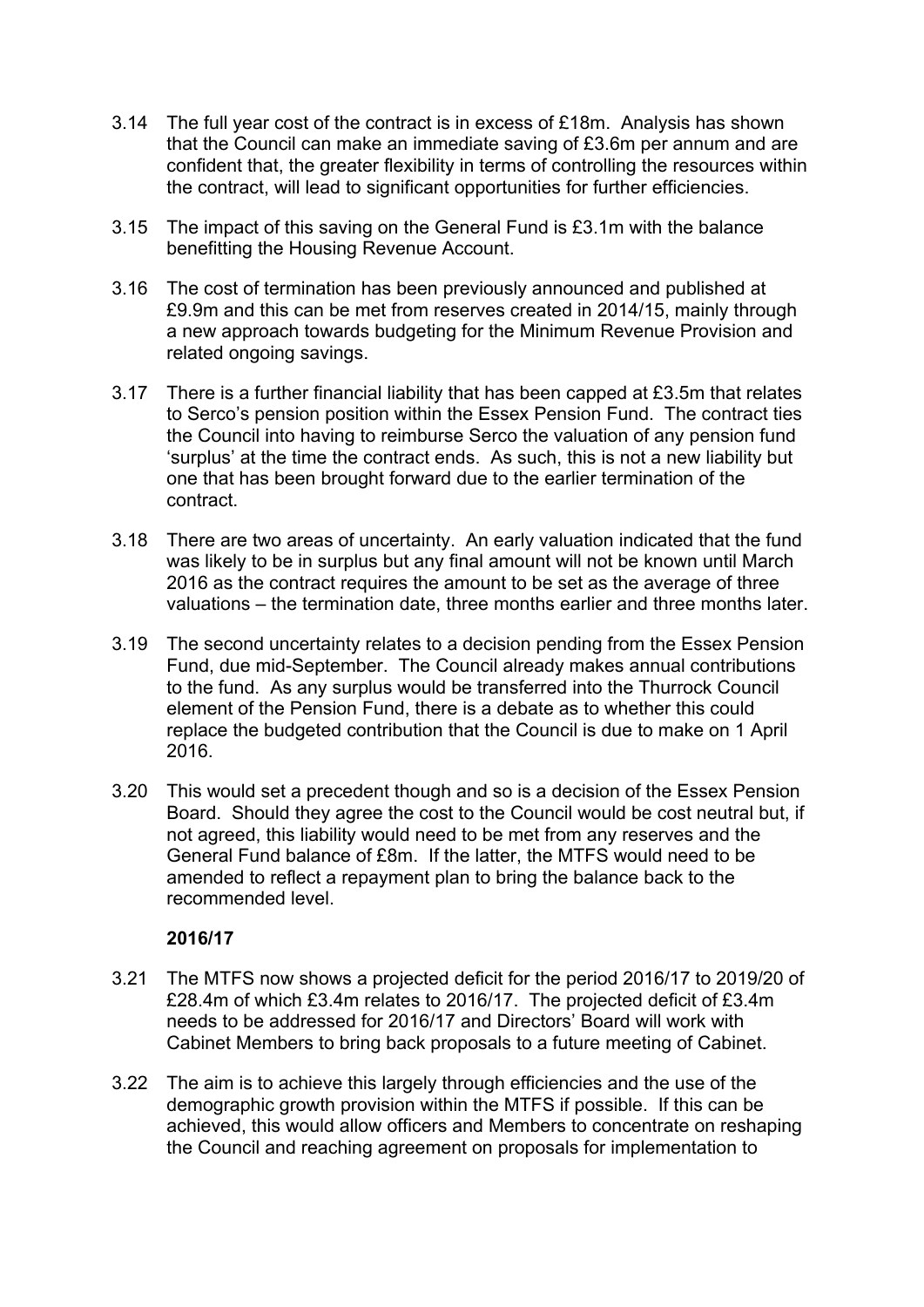impact the budget for 2017/18 and beyond. As agreed as part of the Budget Review Panel process, Corporate Overview & Scrutiny Committee have the role of overseeing the Shaping the Council programme (see below).

3.23 To put all of the above in perspective, the Council's net published budget in 2010, increased for comparison purposes for Public Health, was calculated as £134m and, despite significant inflationary, service demand and new burden pressures, is estimated to be circa £93m by the end of this decade.

## **4 Shaping the Council**

4.1 In July 2015, Cabinet endorsed the approach to shaping the Council and the budget planning process based on discussions in Strategy Week, held in June 2015, which focused on the financial challenge and wider context. The week brought together the Council's Leadership Group with other officers from across services, partners and Members to consider the areas of priority and cross-cutting opportunities.

#### **Budget Review Panel**

- 4.2 As part of this agreed approach the cross-party Budget Review Panel held a series of meetings during August and September, and will finish with a wrapup session on 21 September.
- 4.3 The purpose of the Panel is to:
	- Build and strengthen awareness and ownership of portfolio budgets and issues across Group Leaders, shadow portfolio holders and other opposition leads;
	- Consider and comment on the Council's draft 2020 Vision, the four change programmes, and the on-going bottom up review of Council functions; and
	- To explore options for budget savings in either 2015/16 or 2016/17 to be taken forward through the autumn scrutiny process, ensuring proposals are broadly consistent with the 2020 Vision and direction of travel.
- 4.4 The Panel is not decision making. Areas identified by the Panel will be considered alongside the outcomes from Strategy Week and drawn together to identify areas for public consultation and review by Overview and Scrutiny (O&S) Committees. There is a role for Corporate Overview and Scrutiny Committee to take an overview of the whole Shaping the Council programme.
- 4.5 As at the report deadline date, five Panel meetings had taken place covering Environment, Central Services, Adult Social Care and Health, Children's Services and Education, Housing and Communities. Key themes discussed so far have included:
	- complexity of options for waste and recycling collections;
	- exploring alternative delivery models and income generation opportunities;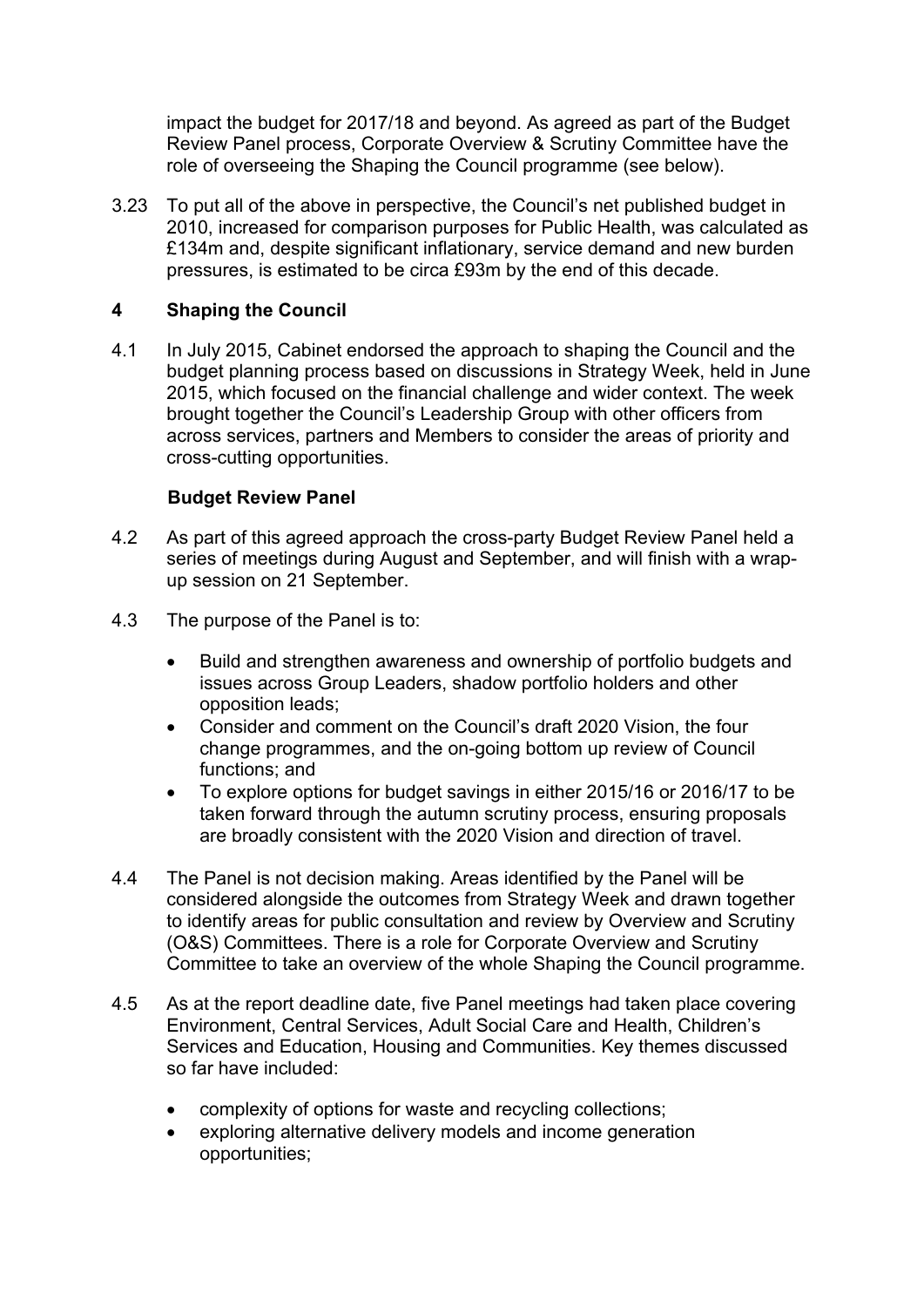- maximising opportunities for joint commissioning and managing the market for services;
- benefits of early intervention and prevention on helping to manage the growing demand for adult, health and children's services;
- the importance of communications to help educate residents and encourage behaviour change where it can improve the customer experience and reduce costs to the Council e.g. accessing services online; and
- exploring ways for the General Fund to buy services to support public protection/anti-social behaviour activity from the Housing Revenue Account (HRA).
- 4.6 A detailed summary of feedback from the panel meetings held so far is included at Appendix 2. One further meeting covering planning, regeneration and transportation will be held on 15 September (a verbal update will be provided at the meeting). The Committee is invited to provide any feedback on the discussions to date to inform the wrap-up session on 21 September.

## **Let's Talk**

- 4.7 The Council's approach to communication, consultation and engagement with residents, stakeholders, staff and Councillors through Overview and Scrutiny Committees is a fundamental part of the Shaping the Council programme.
- 4.8 Part of the approach agreed by Cabinet in July was to reintroduce Let's Talk Cabinet and Directors Board question and answer sessions in the community. These sessions will start on 30 September and run throughout the Autumn across the borough providing an opportunity to raise awareness and start conversations with communities to seek their views on the potential strategic solutions in the longer-term and their ideas about what we could do differently and levels of services. It will also enable Cabinet and senior officers to engage with communities in thinking about how they can help, for example, through recycling effectively, reducing litter and volunteering.

#### **5 Issues, Options and Analysis of Options**

5.1 The issues and options are set out in the body of this report in the context of the latest MTFS and informed by discussions with the Leader of the Council, Group Leaders and Directors Board.

#### **6 Reasons for Recommendation**

6.1 The Council has a statutory requirement to set a balanced budget annually. This report sets out a proposed approach to dealing with budget pressures in 2015/16 and for 2016/17 and beyond in the context of needing to achieve over £28m of budget reductions over four years.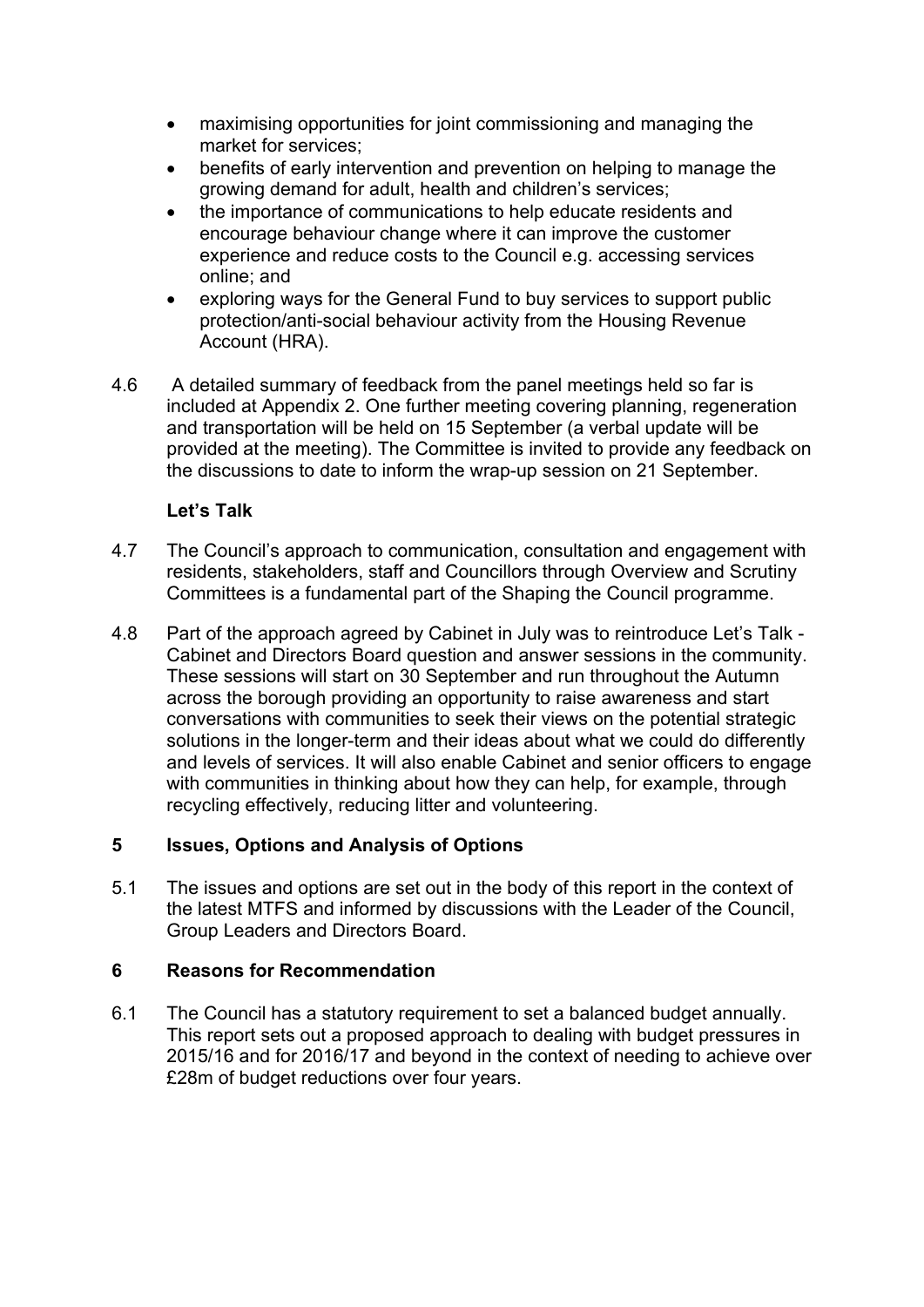## **7 Consultation (including Overview and Scrutiny, if applicable)**

- 7.1 The approach to communication, consultation and engagement with residents, stakeholders, Overview and Scrutiny Committees and staff is set out above. This will include a wide awareness raising campaign and conversations with communities as well as consultation on specific savings proposals when identified.
- 7.2 This report has been developed in consultation with the Leader, Portfolio Holders and Group Leaders and Directors Board.

#### **8 Impact on corporate policies, priorities, performance and community impact**

- 8.1 The implementation of savings proposals has already reduced service delivery levels and our ability to meet statutory requirements, impacting on the community and staff. Delivering further savings in addition to those previously agreed is particularly challenging in light of the cumulative impact of such a significant reduction in budget and in the context of a growing population and service demand pressures within children's and adult social care and housing, and legislative changes such as the Care Act. As such a new approach aims to establish sustainable and innovative ways of delivering services in the future to mitigate this impact.
- 8.2 There is a risk that some agreed savings may result in increased demand for more costly interventions if needs escalate particularly in social care. This will need to be closely monitored. The potential impact on the Council's ability to safeguard children and adults will be kept carefully under review and mitigating actions taken where required.

## **9 Implications**

# 9.1 **Financial**

Implications verified by: **Sean Clark**

## **Head of Corporate Finance/S151 Officer**

The financial implications are set out in the body of this report and in the attached MTFS.

Council officers have a legal responsibility to ensure that the Council can contain spend within its available resources. Regular budget monitoring reports will continue to come to Cabinet and be considered by the Directors Board and management teams in order to maintain effective controls on expenditure during this period of enhanced risk. Austerity measures in place are continually reinforced across the Council in order to reduce ancillary spend and to ensure that everyone is aware of the importance and value of every pound of the taxpayers money that is spent by the Council.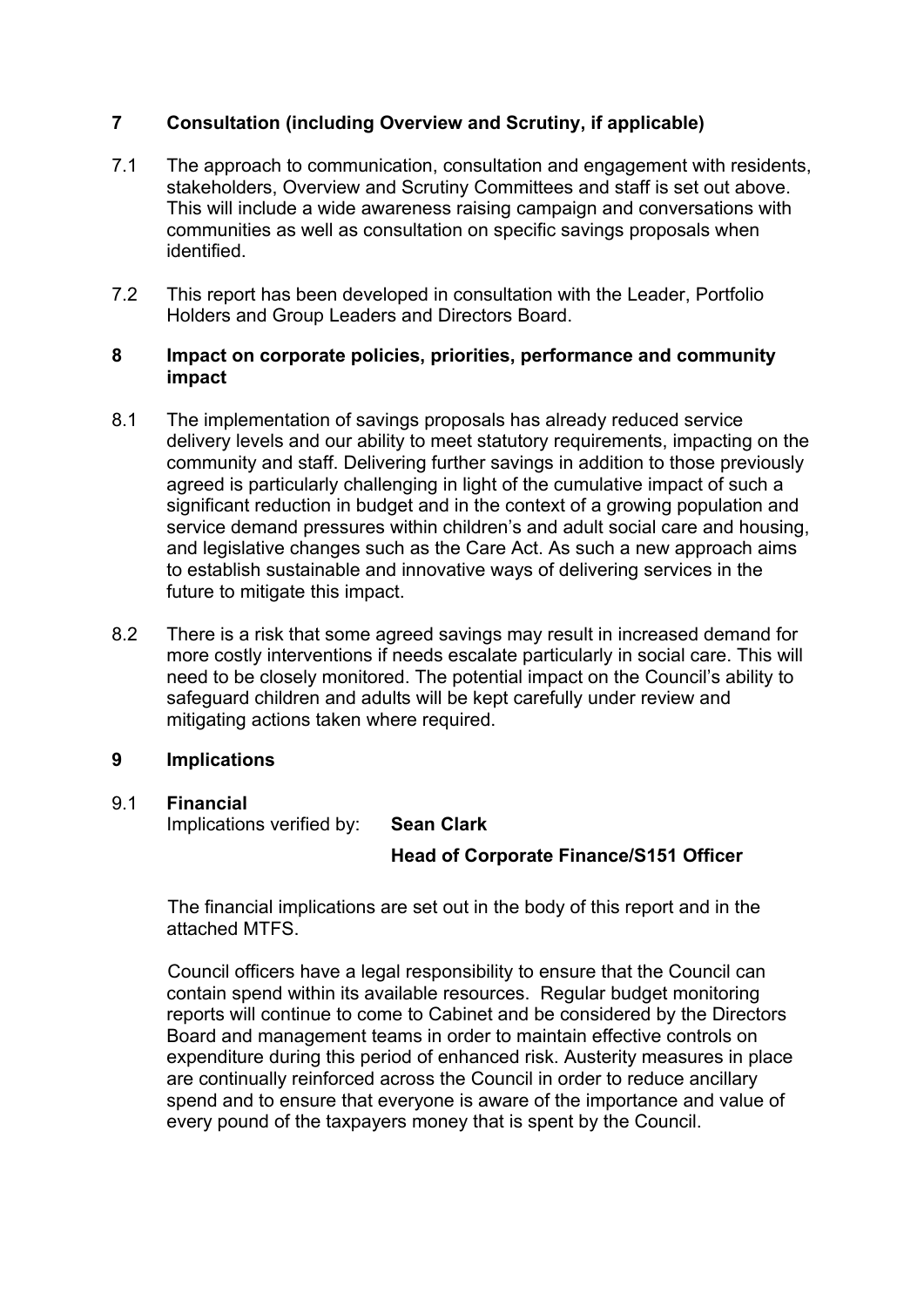## 9.2 **Legal**

Implications verified by: **David Lawson**

## **Deputy Head of Legal & Governance - Deputy Monitoring Officer**

There are no direct legal implications arising from this report.

There are statutory requirements of the Council's Section 151 Officer in relation to setting a balanced budget. The Local Government Finance Act 1988 (Section 114) prescribes that the responsible financial officer "must make a report if he considers that a decision has been made or is about to be made involving expenditure which is unlawful or which, if pursued to its conclusion, would be unlawful and likely to cause a loss or deficiency to the authority". This includes an unbalanced budget.

## 9.3 **Diversity and Equality**

Implications verified by: **Natalie Warren**

## **Community Development and Equalities Manager**

There are no specific diversity and equalities implications as part of this report. A comprehensive Community and Equality Impact Assessment (CEIA) will be completed for any specific savings proposals developed from the Panel's discussions and informed by consultation outcomes to feed into final decision making. The cumulative impact will also be closely monitored and reported to Members.

#### 9.4 **Other implications (where significant – i.e. Staff, Health, Sustainability, Crime and Disorder)**

Any other significant implications will be identified in any individual savings proposal business case to inform the consultation process where applicable and final decision making.

- **10 Background papers used in preparing the report** (including their location on the Council's website or identification whether any are exempt or protected by copyright):
	- Budget working papers held in Corporate Finance
	- Budget Review Panel papers held in Strategy and Communications
	- Strategy Week papers held in Strategy and Communications